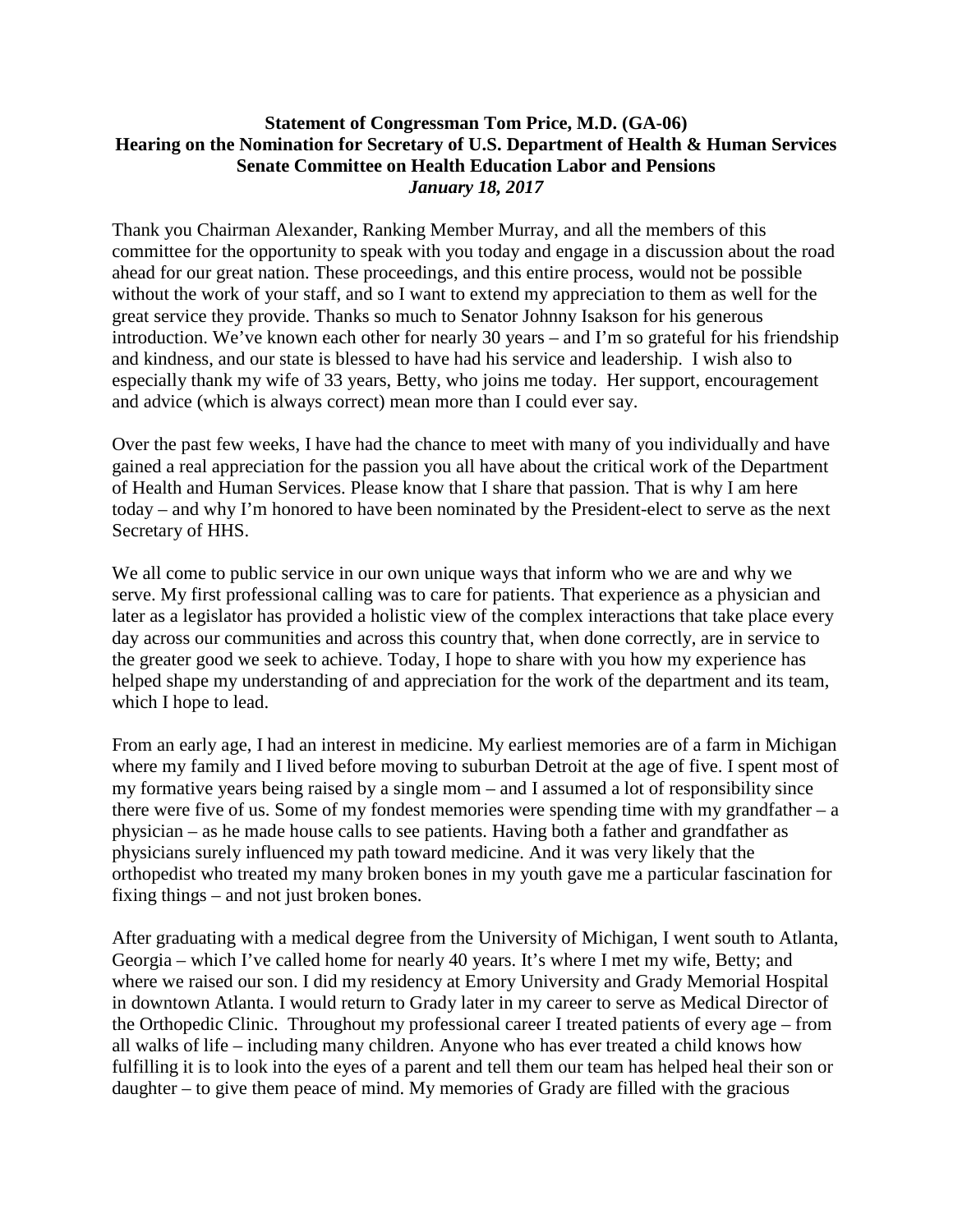comments from parents and patients for the team of health care specialists with whom I had the privilege of working. I cherished my time there.

After 25 years of school and training, I hung out my shingle to start a solo private orthopedic practice. Over the years, this practice grew and eventually became one of the largest, nonacademic orthopedic groups in the country – a group I would eventually serve as Chairman of the Board. Whether as part of that team or on staff at a hospital, it was apparent early on that every person involved in the delivery of care, no matter their role – doctors, nurses, lab techs, orderlies – all had one goal in mind – and that was to get our patients well again, to heal them. It was always a team effort and wherever you fit into that team, you appreciated the value of those working with you.

During 20 years as a practicing physician – both in office and hospital setting – I learned a good bit about not just treating patients but about the broader health care system and where it intersects with government – local, state and federal. A couple of lessons stand out. One – many patients I knew or treated were never more angry and frustrated than when they realized that there was someone other than themselves and/or their physician making medical decisions on their behalf – when there was someone not involved in the actual delivery of care that was standing between them and their doctor or treatment.

Another lesson came the day I noticed that there were more individuals within our office who were dealing with paperwork, insurance filings, and government regulations than there were individuals actually seeing and treating patients. It was in those moments that it became crystal clear that our health care system was losing focus on the number one priority – the individual patient. Having had no greater joy than taking care of patients, I felt compelled to broaden my role in public service, and help solve the issues harming the delivery of medicine – so I ran for the state senate in Georgia.

Anyone here who has ever served at the state level knows that state government has a different feel to it – a different pace. In Georgia, I found the state senate to be a remarkably bipartisan place where collegial relationships were the norm. This is the environment in which I learned to legislate – reaching across the aisle to get the work done – needing the buy-in and the support of more than just one party. I worked with Democrats including then state senator, now-Atlanta Mayor, Kasim Reed. He and I did not see eye to eye on everything, for sure, but we were successful in finding our way together through some really challenging issues for our state.

In Congress, I have been fortunate to have been a part of collaborations that broke through party lines to solve problems including those pertaining to health care. Early in my congressional career, I was privileged to work alongside then-representative, now Senator, Tammy Baldwin to introduce legislation that would have empowered states to come up with new ideas to provide health care coverage to their uninsured populations. Just this past Congress, it was a bipartisan, bicameral effort that actually succeeded in ridding Medicare of a broken physician payment system and which has now begun the creation of a new system that, if implemented properly, will help ensure that seniors have better access to higher quality care.